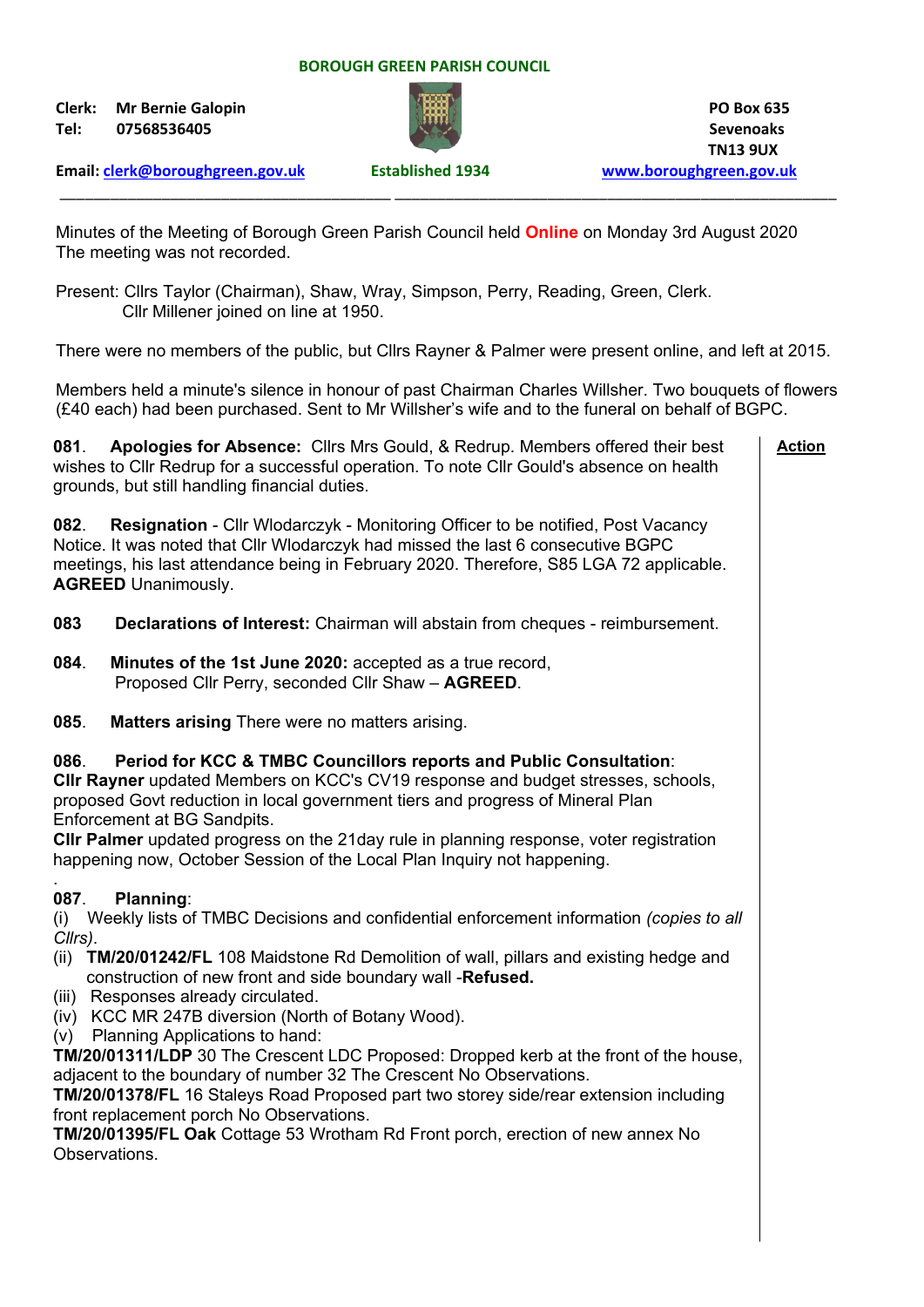| Minutes 3rd August 2020 Page 2.                                                                                                                                                                                                                                                                                                                                                                                                                                                                                                                                                                                                           |                                                                                                                                                              |
|-------------------------------------------------------------------------------------------------------------------------------------------------------------------------------------------------------------------------------------------------------------------------------------------------------------------------------------------------------------------------------------------------------------------------------------------------------------------------------------------------------------------------------------------------------------------------------------------------------------------------------------------|--------------------------------------------------------------------------------------------------------------------------------------------------------------|
| 088.<br>Correspondence<br>Correspondence for noting (Circulated to all Councillors).<br>Correspondence for Discussion included in agenda items.                                                                                                                                                                                                                                                                                                                                                                                                                                                                                           | <b>Clerk</b> - Review RA.                                                                                                                                    |
| 089.<br><b>Potters Mede Grounds and Pavilion</b><br>Fencing - Post factory still on lockdown.<br>(i)<br>CV19 responses - re-opening commenced 1st August. Risk Assessments to be<br>(ii)<br>sent to all<br>Hirers. No hirer has wanted carpet removed.<br>Sanitisation measures and signage in place.<br>(iii)<br>Quote for CCTV alteration, greater details and clarity which will allow car<br>(iv)<br>registrations to be read - awaiting quote.<br>Potters FC have been granted permission to store and use a roller at their risk<br>(v)<br>(vi) Taekwondo permission to install outside shed for mats.<br>No other action required. | (inc Gov guidelines<br>for the hall carpet).<br><b>Clerk</b> - Circulate<br>RA to hirers.<br><b>Clerk - Assume</b><br>full responsibility<br>for RA process. |
| 090.<br><b>Recreation Ground</b><br>Children's play area now open with social distancing.<br>(i)<br>Repair of public toilet lock - awaiting delivery.<br>(ii)<br>Evening tennis courts use improving.<br>(iii)<br>(iv) Tennis net support cable replaced<br>Evening carpark visitors. Chairman to discuss with Young People and install a sign,<br>(v)<br>and warn them to reduce noise and mess. Dustbin to be located in carpark. If no<br>improvement, new gate to be installed closing the carpark 8pm to 8am. Notify<br>Police.<br>(vii) No other action required.                                                                   | <b>Clerk</b> – Liaise with<br>Taekwondo club,<br>re shed insurance.                                                                                          |
| <b>Village Enhancements</b><br>091<br>No Update on Isles Quarry East land transfer.<br>(i)<br>Gateway progress by Tyrrell Fencing A227 complete, A25 north side complete<br>(ii)<br>awaiting                                                                                                                                                                                                                                                                                                                                                                                                                                              |                                                                                                                                                              |
| Painting.<br>Chairman moved to Part 2 to discuss A25 hedging issues (see Part2 Minutes).<br><b>Chairman returned to Public Session.</b><br>(iii) To approve quote for stock fencing £500.40 - <b>AGREED</b> Unanimously.<br>(iv) To approve response letter to solicitors BDB Pitmans - <b>AGREED</b> Unanimously with<br>Minor alterations proposed.<br>(v) Multi tool (pole hedge-cutter). Screwfix refund £449.00. Godfrey quote £369,<br>battery and charger $£234 + vat - AGREED$ .<br>(vi) No action required.<br>Cllr Millener left the meeting 2050.                                                                              | Clerk - To send<br>letter to solicitor.                                                                                                                      |
| <b>Financial Matters</b><br>092.<br>Clerk's progress with Natwest Accounts. Online Banking by next meeting. Internal<br>(i)<br>controls discussed, which need to be revised in line with on-line banking<br>processes.<br>(ii) To note - awaiting internal/external audit reports.<br>(iii) AGAR public response consultation running, posted on website and noticeboard.<br>(iv) To assemble a Land Register, recording planning, covenants, leases, licences,<br>registry, etc.                                                                                                                                                         | <b>Clerk</b> – Review<br>and produce<br><b>BGPC</b> policy for<br>financial controls.                                                                        |
| <b>T&amp;MBC Local Plan</b><br>093.<br>TMBC appoint consultants to assess housing needs, due mid August - Planning Team<br>(i)<br>Notified.<br>To note implications of R Jenrick's latest pronouncement.<br>(ii)                                                                                                                                                                                                                                                                                                                                                                                                                          |                                                                                                                                                              |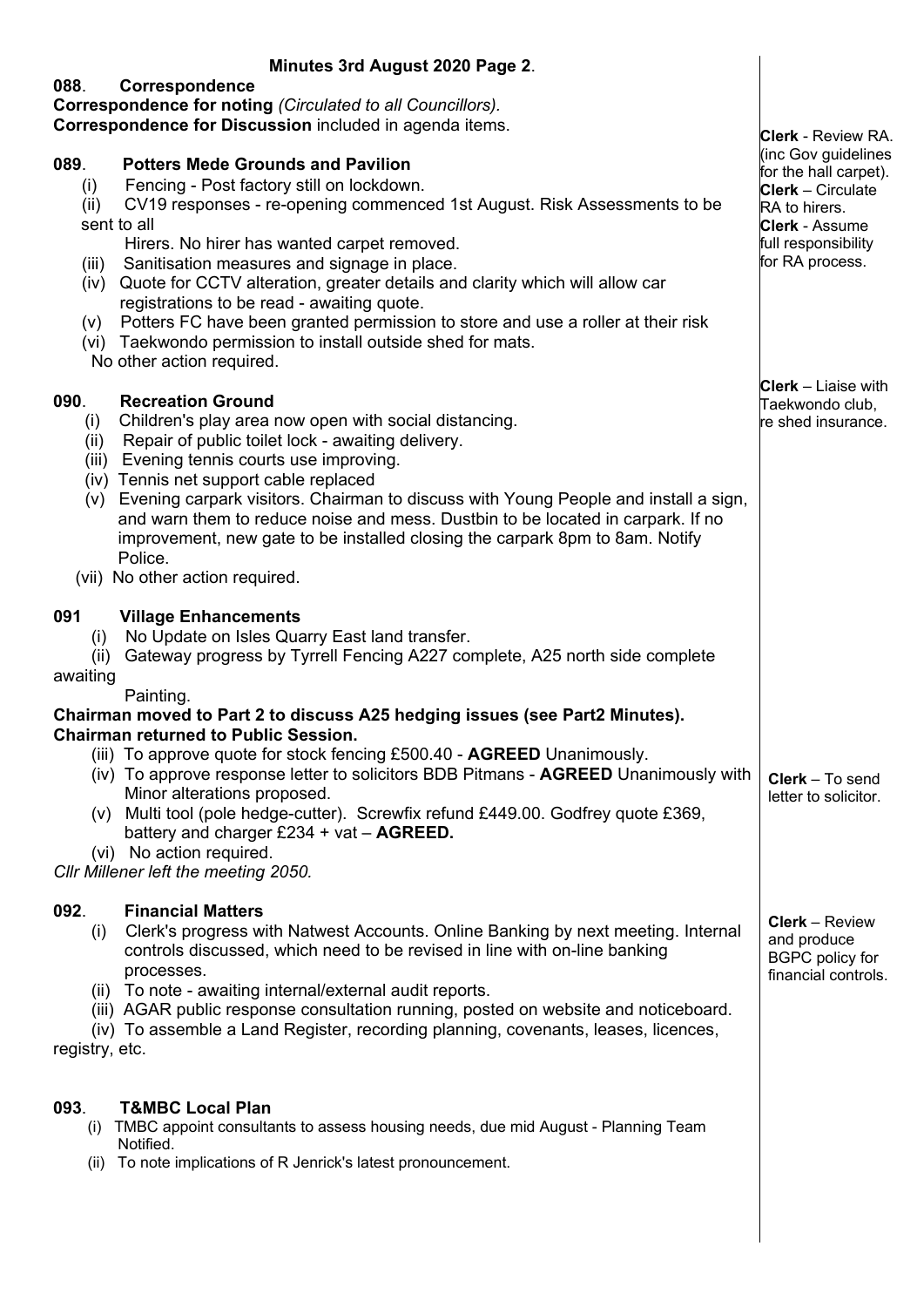|                    | Minutes 3rd August 2020 Page 3                                                                                         |                     |  |          |  |
|--------------------|------------------------------------------------------------------------------------------------------------------------|---------------------|--|----------|--|
| 094                | <b>Highways and Streetlighting</b>                                                                                     |                     |  |          |  |
|                    | (I) To note Western Rd closure, parking arrangements - working closely with KHT to minimise                            |                     |  |          |  |
|                    | impact on businesses and residents. Have arranged with BGVH for free parking for                                       |                     |  |          |  |
| (ii)               | residents south High St when their parking bays are closed.<br>Landway & Station Rd streetlights - vegetation cleared. |                     |  |          |  |
|                    | (iii) Streetlighting survey - still waiting.                                                                           |                     |  |          |  |
|                    | (iv) Annual lighting contract with Ken Bonner's Streetlighting - awaiting quote.                                       |                     |  |          |  |
| (v)                | Christmas Lights - no Lights Festival, but possible Christmas Market.                                                  |                     |  |          |  |
|                    | No further action required                                                                                             |                     |  |          |  |
|                    |                                                                                                                        |                     |  |          |  |
| 095                | <b>Sandpits Quarries and Landfills</b>                                                                                 |                     |  |          |  |
|                    | (i) Allington Waste to Energy Plant - Nature Conservation offset proposed for Stangate Quarry                          |                     |  |          |  |
|                    | This is a huge benefit to us. Chairman to draft a positive response and submit it to KCC.                              |                     |  | Chairman |  |
|                    | 096 Website Accessibility & GDPR                                                                                       |                     |  |          |  |
|                    | (i) Government Digital Service - Clerk's email address changed.                                                        |                     |  |          |  |
|                    | (ii) Public Information - publishing List "B" - weekly BG extracts on the BG.gov website,                              |                     |  |          |  |
|                    | New Planning Page, prominent link on Home Page.                                                                        |                     |  |          |  |
|                    |                                                                                                                        |                     |  |          |  |
| 097. BMPOS         |                                                                                                                        |                     |  |          |  |
|                    | (i) TMBC Leader's letter, confirming TMBC takeover 31 March 2021.                                                      |                     |  |          |  |
|                    | (ii) Lay by surfacing being quoted, - noted and agreed.                                                                |                     |  |          |  |
|                    |                                                                                                                        |                     |  |          |  |
| 098                | <b>Written reports: None</b>                                                                                           |                     |  |          |  |
|                    |                                                                                                                        |                     |  |          |  |
| 099                | <b>Cheques for Signature:</b> To approve payments as listed and circulated to all Cllrs.                               |                     |  |          |  |
|                    | <b>Online Payments: None</b>                                                                                           |                     |  |          |  |
|                    |                                                                                                                        |                     |  |          |  |
| chq                | Salary Cheques paid 28 July 2020                                                                                       | Approved            |  |          |  |
| 4377<br>4378       | Staff Wages £4078.23                                                                                                   | & Signed<br>S Gould |  |          |  |
| 4379               |                                                                                                                        | M Taylor            |  |          |  |
|                    | Prior approval for wages 28/8/2020                                                                                     |                     |  |          |  |
|                    |                                                                                                                        |                     |  |          |  |
| chq                | <b>Current for payment</b>                                                                                             | Cheques             |  |          |  |
| 4380               | £1716.78 HMRC July/Aug                                                                                                 | for approval        |  |          |  |
| 4381               | £1220.66 KCC Pensions                                                                                                  | and                 |  |          |  |
| 4382               | £ 5168.97 Zurich Annual Premium                                                                                        | signature           |  |          |  |
| 4383<br>£          | 40.00<br>ICO annual registration fee                                                                                   | S Gould             |  |          |  |
| 4384               | £ 263.84<br>Wrotham PC Skatepark repairs                                                                               | M Taylor            |  |          |  |
| 4385               | £1750.00<br>Ms L Cox June accounts and training                                                                        |                     |  |          |  |
| 4386               | £3588.38<br>Southern Counties Fencing PM                                                                               |                     |  |          |  |
| 4387<br>4388<br>£  | £ 131.01<br>R Springett Xs Sanitisation products PM<br>B Glew Xs Play area end caps REC<br>8.47                        |                     |  |          |  |
| <b>BACS</b>        | £ 227.67<br><b>FM Taylor Bins Lock REC Flowers C</b>                                                                   |                     |  |          |  |
| <b>Exp</b>         | <b>Willsher postage</b>                                                                                                |                     |  |          |  |
|                    | Clerk to use this payment to test online banking                                                                       |                     |  |          |  |
|                    |                                                                                                                        |                     |  |          |  |
|                    | <b>Direct Debits from Statement</b>                                                                                    |                     |  |          |  |
| £ 40.32            | Castle Water<br>6/7                                                                                                    | S Gould             |  |          |  |
| £ 57.00            | 10/7 TMBC Rates Rec                                                                                                    | M Taylor            |  |          |  |
| £178.34            | 13/7 Wex Fuel                                                                                                          |                     |  |          |  |
| £ 10.79            | 13/7 Zen Internet                                                                                                      |                     |  |          |  |
| £ 13.00            | 15/7 EDF Energy Rec                                                                                                    |                     |  |          |  |
| £338.00            | 20/7 EDF Energy PM                                                                                                     |                     |  |          |  |
| £454.02<br>£341.32 | 23/7 E-on Street lighting<br>27/7 Ford Leasing                                                                         |                     |  |          |  |
| £<br>5.40          | 27/7 Wex Fuel                                                                                                          |                     |  |          |  |
| £<br>41.11         | 28/7 Castle Water                                                                                                      |                     |  |          |  |

Cllr Perry proposed, Seconded Cllr Shaw – **AGREED**, Chairman abstained.